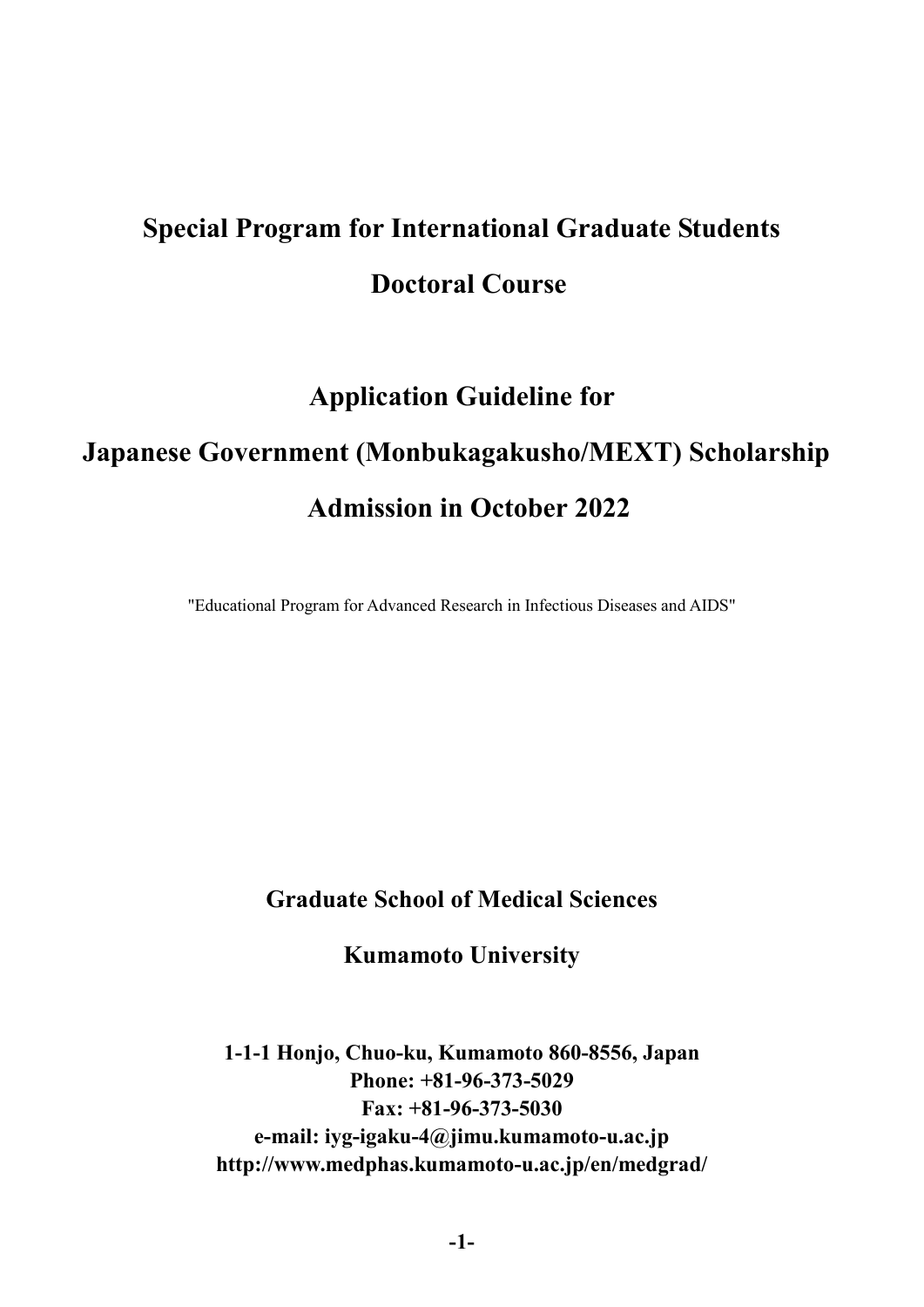The Graduate School of Medical Sciences, Kumamoto University offers the opportunity to apply for the Japanese Government (Monbukagakusho, the Ministry of Education, Science, Technology, Sports, and Culture, Japan (MEXT)) Scholarship for those who wish to enroll in the Doctoral Course of the Special Program for International Graduate Students. The main language used in this Program for classes and research instructions is English.

#### **Research and Educational Fields**

"Advanced researches in medical sciences including experimental medicine, microbiology, immunology, infectious diseases, and HIV/AIDS" in the special program, "Educational Program for Advanced Research in Infectious Diseases and AIDS" operated by Graduate School of Medical Sciences, Kumamoto University.

# **Number of Scholarship Recipients: 6 persons**

#### **Qualifications of Applicants**

- **1) Those who commit to enroll in Kumamoto University in the case of having passed examination. \*Declining an enrollment by a successful candidate causes tremendous inconvenience to unsuccessful candidates, institutions concerned and others.**
- 2) Those who have 2.3 or higher of the grade index (specified in page 7), and will be able to maintain the **equivalent level during the scholarship period.**

\* It should be calculated on the basis of the final grades for your current courses or graduate courses.

**\* For the index calculation, see p.7.**

- 3) Nationality: Those who has a nationality of a country which has diplomatic relations with Japan, **and enter Japan from abroad as a student for the first time.**
- 4) Age: Under age of 35 years old as of April 1, 2022 (born on or after April 2, 1987).
- 5) Education:

- Have been granted a Bachelor's degree or a degree equivalent to it by completing a five-year or longer curriculum of a Medical, Dental, Pharmaceutical, or Veterinary School outside of Japan, or are expected to finish those education processes by September 2022.

- Graduated from a Medical, Dental, Pharmaceutical, or Veterinary School outside of Japan which has education programs for 4 years and conducted research for 2 years in a university or a research institute outside of Japan after completion of the formal education, or are expected to finish those education processes by September 2022.

- Hold either a Master's degree from an institution which has education programs for 2 years outside of Japan after completion of the 16 years of formal education or are expected to complete the degree by September 2022.

- Conducted research for more than 2 years in a university or a research institute after completion of the 16 years of formal education outside of Japan and are recognized to have an equivalent level of education to the Master's degree holder in Japan.

- Are determined by the Graduate School of Medical Sciences, Kumamoto University to have attainments equal to or higher than Master's degree holders.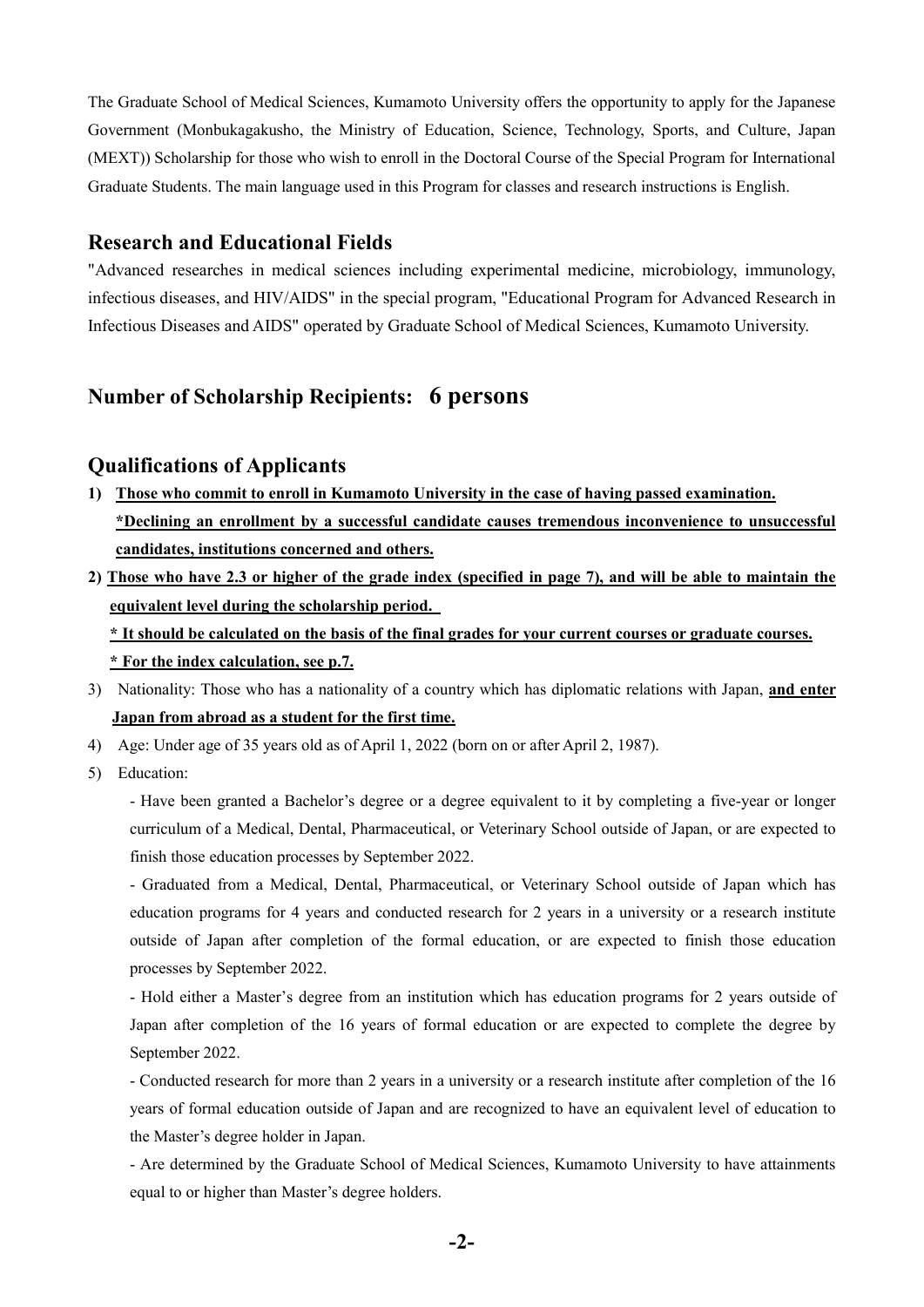- 6) Health: Being in a good physical and mental health.
- 7) Language: Must have sufficient ability of English communication.
- 8) Time of arrival: Must be able to arrive in Japan from October 1 to 10, 2022.
- 9) Visa: Must have a student visa when entering Japan.

#### **Note:**

- 1) Military personnel and military civilian employees are excluded.
- 2) The admission will be revoked, if recipients fail to arrive in Japan by the designated period.
- 3) Those who received MEXT Scholarship in the past are not eligible, if it has been less than 3 years from the end of the Scholarship.
- 4) Those who are recipients of fellowships/scholarships from any other sources are excluded.
- 5) Those who apply for MEXT Scholarship through other universities concurrently, or are going to apply for MEXT Scholarship as Embassy Recommendation applicants, or are going to apply for JASSO Student Exchange Support Program Scholarship in Academic Year 2022 are excluded.
- 6) Those who are going to be a privately-funded student of a university in Japan in Academic Year 2022 are excluded
- 7) Those who wish to conduct field study in abroad are excluded.
- 8) The admission will be revoked, if recipients fail to fulfill the educational requirements as stated in "Qualifications of Applicants" by September 2022.

#### **Duration of the Scholarship:** October 2022 – September 2026 (4 years)

#### **Scholarship Benefits**

- 1) Stipend: ¥145,000 per month (subject to change).
- 2) Travel expense:

- Travel expense to Japan: an economy class airfare from a nearest international airport to a recipient's residence in his/her country to an international airport in Japan will be provided. The travel expenses from the Japanese international airport to Kumamoto University, airport tax and special taxes related to the trip will not be provided.

- Travel expense to a recipient's home country from Japan: at the time of returning to his/her home country by the designated completion date of the scholarship, an economy class airfare from an international airport in Japan to an international airport in his/her home country will be provided.

3) Fees for enrollment and tuition will be exempted.

## **Selection Procedure**

- 1) The applicant must choose one of the research leaders in the Graduate School of Medical Sciences as his/her prospective supervisor and obtain a permission to apply for this special program from the supervisor beforehand.
- 2) The applicants must download all the application information and forms by themselves. After filling all the items, they must submit all the forms and recommendation letters by international express mail to their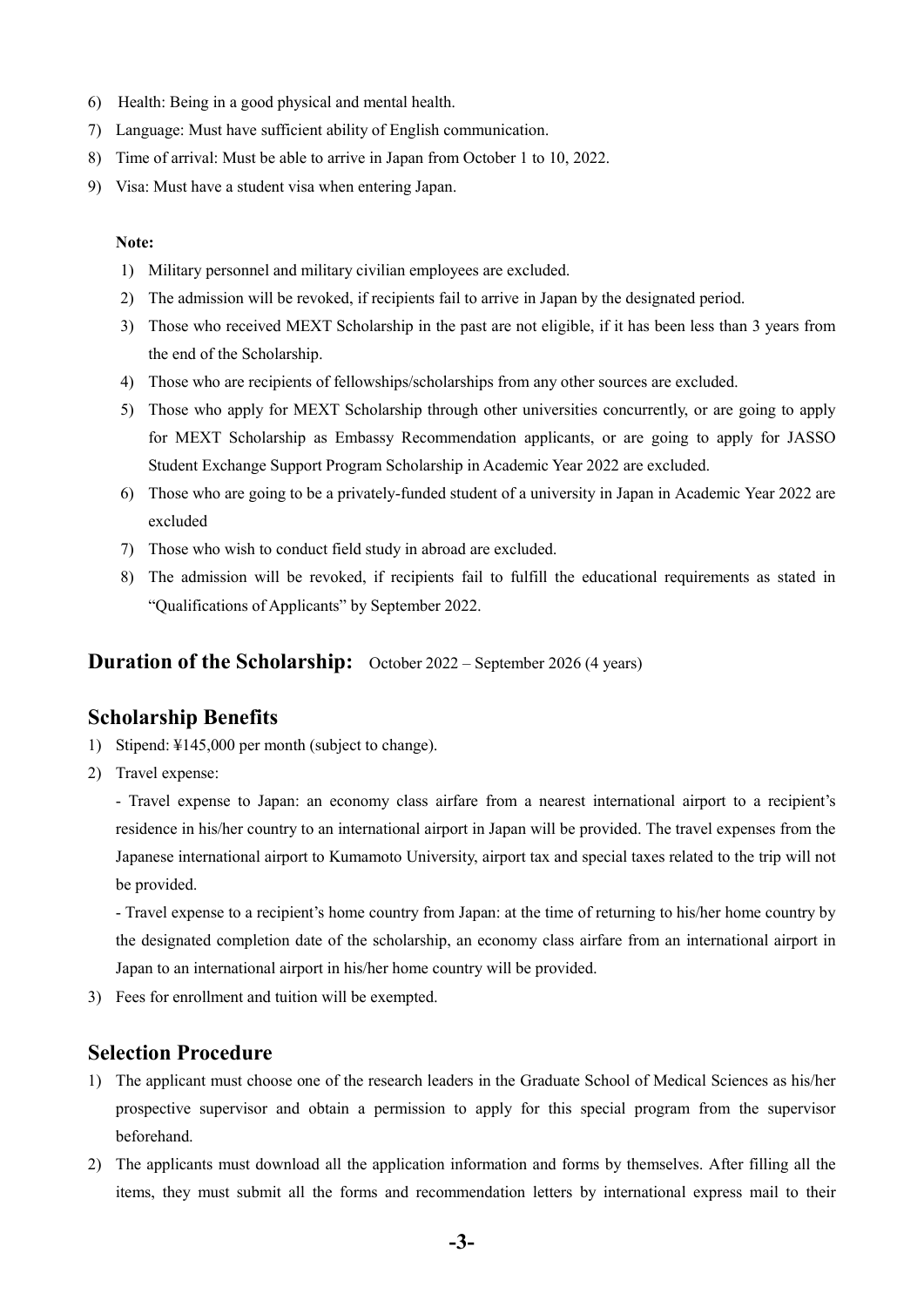prospective supervisors.

- 3) Their prospective supervisors must submit all the application forms to the committee for the special program by the application deadline.
- 4) The committee will conduct examinations for the applicants to the program. The major parts of the examination are a written test and an interview in English.
- 5) The committee will conduct the written test and the interview by three committee members. Applicants who wish to take such examination online, they should refer to "Instruction for internet-based written test and interview" on the website. Alternatively, foreign applicants who are able to travel to Japan on the day of the entrance examination and Japanese applicants are able to take the written test and the interview in person at a venue in Kumamoto University.
- 6) Selection of successful applicants shall be based on examining the result of the written test and the interview in a comprehensive manner. As a nature of this program purpose, nationalities might be considered.
- **7) The committee will contact the successful applicants by e-mail or international call to confirm the applicant's will to enroll to Kumamoto University. The committee will reject those who fail to respond in time. The successful applicants who express their wills to enroll in Kumamoto University will be nominated to MEXT as candidates for the Japanese Government (MEXT) Scholarship. Notice: All applicants must be ready to respond by e-mails or international calls between** 5:00 p.m. on February 16 (Wed.) (Japan time), 2022 and 5:00 p.m. on February 18 (Fri.) (Japan time), **2022.**
- 8) MEXT will review the applications and select the scholarship recipients.

#### **Announcement of Results**

Kumamoto University will notify the applicants of the final disposition of the applications around early July 2022. The recipients will be registered as a regular doctoral student of the Graduate School of Medical Sciences, Kumamoto University.

## **Date of Enrolment**

October 1, 2022

#### **Degrees**

After successful fulfillment of the course requirements, Doctor of Philosophy will be conferred.

## **Application Deadline**

For application, all documents and materials stated in "Required Documents" must be submitted to the office of the Graduate School of Medical Sciences by the prospective supervisor of the applicant by the date of **January 31, 2022.**

# **Date of Written test and Interview**

**February 14, 2022**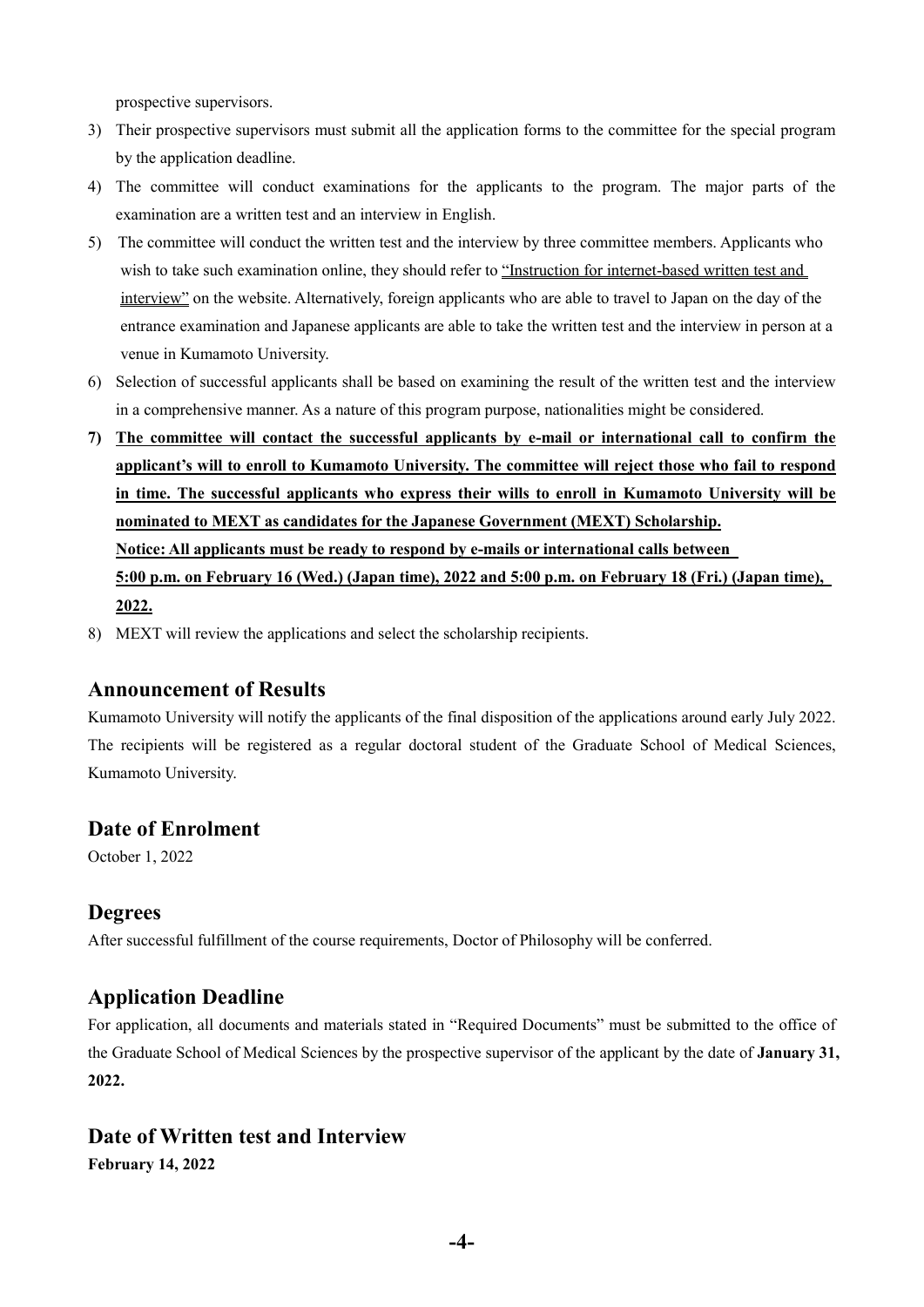# **Required Documents**

#### 【**Documents to be submitted from applicant**】

- 1) Application for Special Program for International Graduate Students in Graduate School of Medical Sciences, Kumamoto University. <Form 1>
- 2) Application Form for Japanese Government (MEXT) Scholarship. <Form 2>
- 3) Field of study and Research Plan <Form 3>
	- Notes) Applicants must send a soft copy (as Word or Excel file) of Form 1, 2 and 3 to Student Affairs Office, Graduate School of Medical Sciences, Kumamoto University by e-mail. For such soft copy, ID photo is not required.
		- E-mail address (Student Affairs Office, GSMS, Kumamoto University):

iyg-igaku-4@jimu.kumamoto-u.ac.jp

- 4) Health certificate prepared in the last 6 months to the date of application. <Form 4>
- 5) ID photo (4.5×3.5cm, taken in the last six months, upper body, full-faced, uncapped. Paste it on the application form.)
- 6) Certificate of Nationality (e.g., a photocopy of passport)
- 7) A letter of recommendation from a head of faculty or graduate school, or a higher position of a university. The letter should be addressed to the President of Kumamoto University.

\* If a calculation of the grade index specified in page 7 is incapable, the recommendation letter should clearly state that "his/her ranking in the faculty or graduate school is within the top 30%".

- 8) A letter of recommendation from a professor or a research supervisor who can evaluate the applicant's ability in study and research. **\*It shall be stated in the letter, that the applicant would not decline the admission after he/she would have passed the examination.**
- 9) A statement which describes reasons and purposes among the application to Graduate School of Medical Sciences, Kumamoto University (such as qualification to be enrolled, academic and professional goals)
- 10) Abstracts of the applicant's all publications (including graduation thesis authored by the applicant)
- 11) Official transcripts of academic records in English from each college and university (as well as graduate school) an applicant attended. The criteria and definitions of grade shall be attached.
- 12) A certificate of Bachelor's degree of Medicine (or a certificate of anticipation of completion), or a certificate of Bachelor's degree of the other field and a certificate of Master's degree (or a certificate of anticipation of completion).
- 13) Applicants who have been awarded a degree equivalent to a Bachelor's degree by graduating from a 5-year Medical, Dental, Pharmaceutical, and Veterinary college or university in a country other than Japan shall submit a certificate of the bachelor's degree issued by the head of the university or school, or its expected acquisition, and a certificate of the result of the evaluation of the university or school, (\*1) for which applicants have received a degree, issued by the evaluation organization or the head of the university.
- 14) Applicants must submit one of the following documents to indicate their English language proficiency. (A) Official score reports at least one of TOEFL-iBT, TOEFL-PBT, IELTS or TOEIC, which taken in the last two years to December 2021.

(B) Certificate or letter which states that applicants have been educated in English in the schools which are required to the application.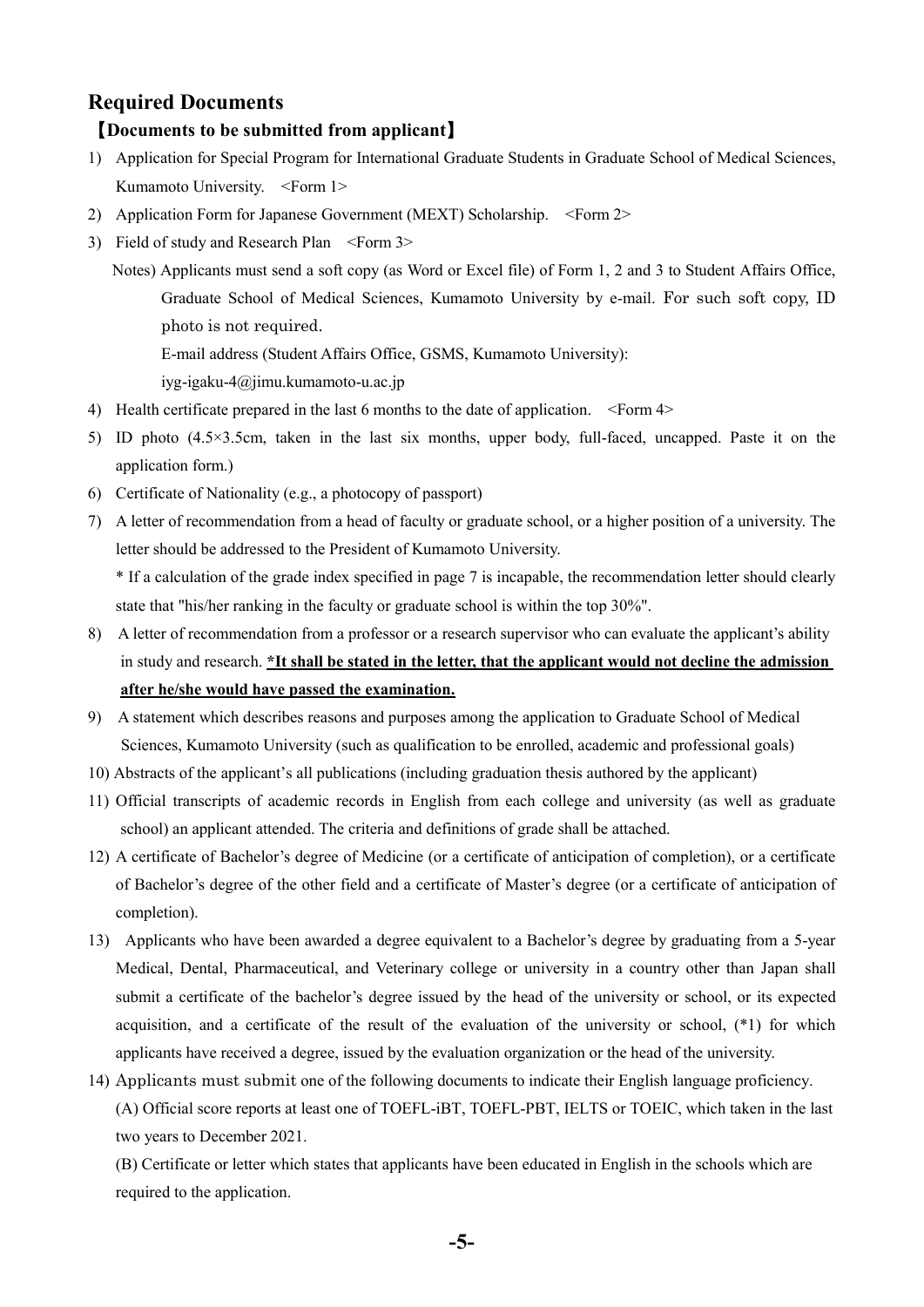# **15) A letter of comfort from applicants which states that the successful candidate of admission examination would not decline the enrollment to Kumamoto University. The authentic signature shall be on it.**

16) A letter of agreement on the application from an employer, if the candidate is currently employed.

(\*1) Evaluation of the general education/research activities of universities and other schools by governments or related organizations for certification

#### **Note:**

- 1) It is recommended that applicants discuss and plan well about research with their prospective supervisors beforehand. Such plan has to be submitted to MEXT when applicants are selected for the scholarship.
- 2) All documents shall be typewritten on A4 size paper (21 x 29.5 cm).
- 3) Down load the proper forms of 1) to 4) from the following website, and use them for the application. (http://www.medphas.kumamoto-u.ac.jp/en/medgrad/admissions/index.html)
- 4) Applications with incomplete information or submitted after the deadline will not be accepted.
- 5) All application materials will not be returned to the applicants.

# **Attention**

- 1) Scholarship may be repealed in the following cases.
	- 1. There are false statements in the application.
	- 2. Students fail to follow the pledge to MEXT.
	- 3. Students are expelled or dismissed from the university as a disciplinary measure, or judged to be difficult to complete academic requirements.
	- 4. Students leave the university or transfer to another university.
	- 5. The status of student visa is changed to other types.
	- 6. Students receive scholarship from sources (including their own government) other than MEXT.
	- 7. Students are graded by lower than 2.30 points in the index (specified in page 7) for each year.
- 2) When recipients are absent from school for an extended period, take a leave of absence, or stay outside of Japan for fieldwork, the payment of scholarship will be suspended.
- 3) Applicants are advised to become familiar with the Japanese culture, customs, climate, and the University system, before coming to Japan. Japanese language skills for daily life would be advantageous.

For further information, please contact:

Graduate School of Medical Sciences, Kumamoto University 1-1-1 Honjo, Kumamoto 860-8556, Japan Phone: +81-96-373-5029 Fax: +81-96-373-5030 Email: iyg-igaku-4@jimu.kumamoto-u.ac.jp